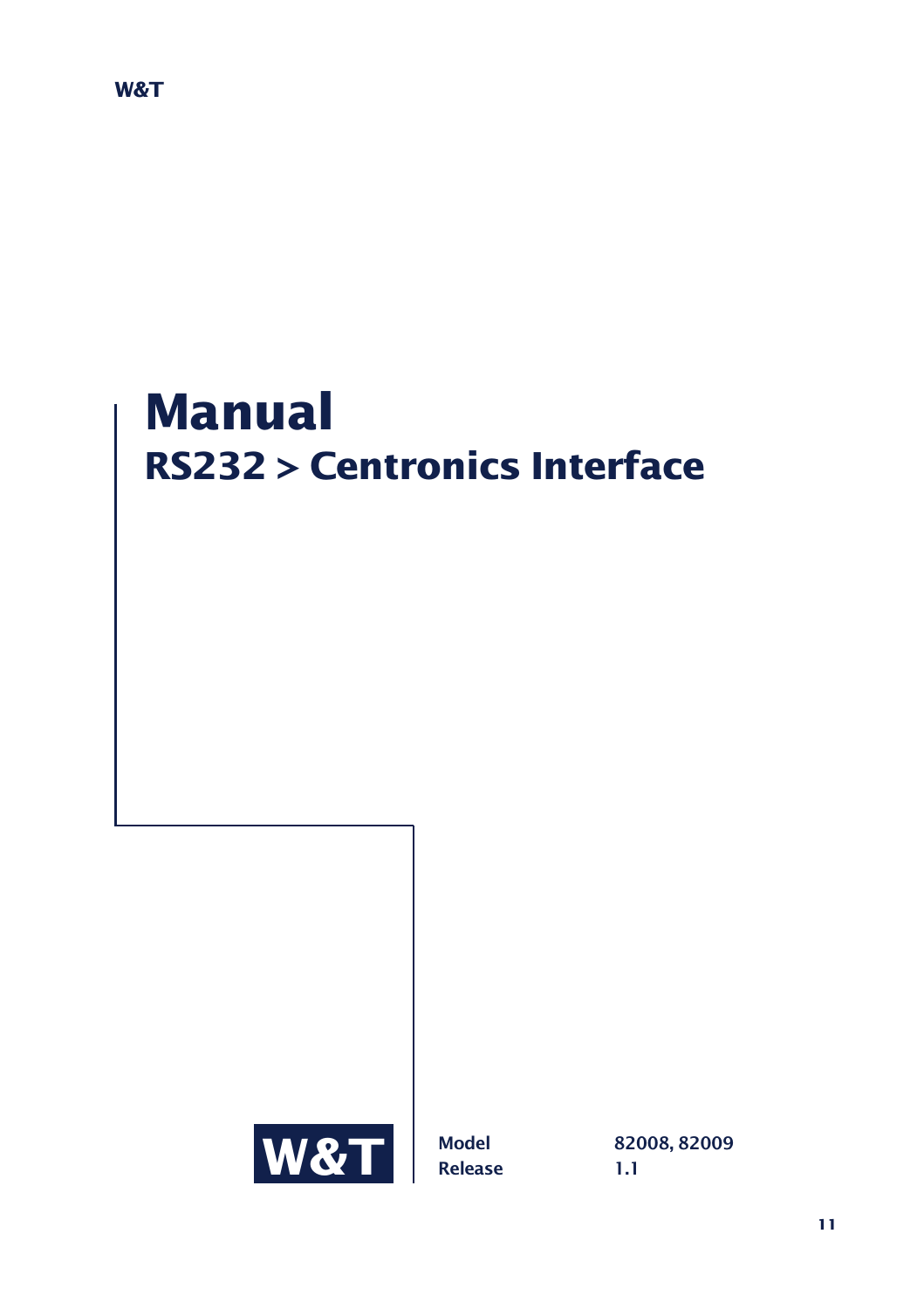## **W&T**

© 10/2005 by Wiesemann & Theis GmbH

Subject to errors and changes:

Since we can make mistakes, none of our statements should be used without checking. Please let us know of any mistakes or misunderstandings you are aware of, so that we can recognize and eliminate them quickly.

Perform work on and with W&T products only as described here and only if you have read and understood the manual fully. Unauthorized use can result in hazards. We are not liable for the consequences of unauthorized use. When in doubt, check with us or consult you dealer!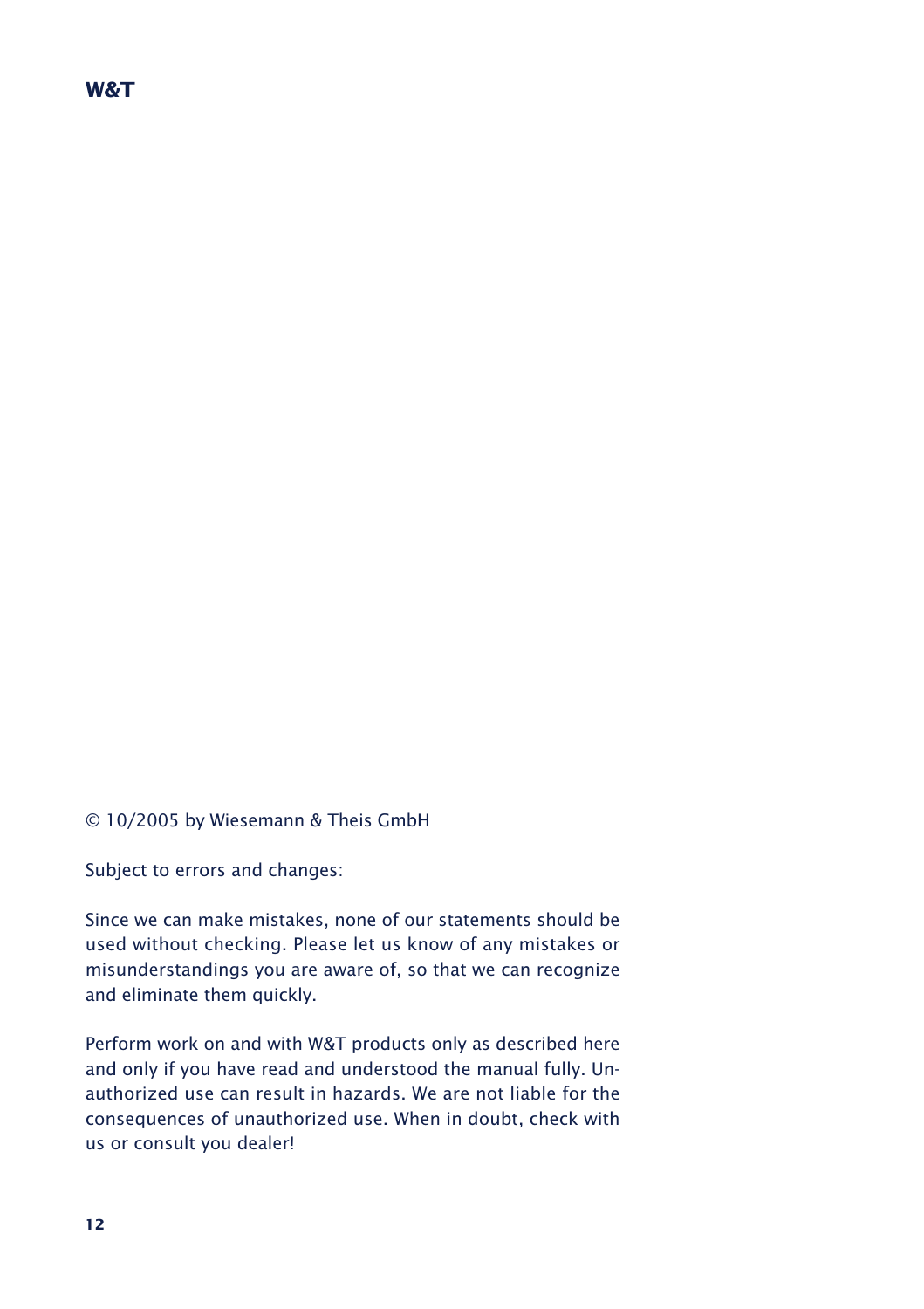## **RS232 > Centronics Interface 4+4K, Model 82008**

The 82008 Interface permits parallel printers or plotters to be connected to any data source having a serial RS232 port.

## **Function**

When installing, the data format of the Interface must match the format used by the data source. THe RS232 parameters can be set either by using DIL switches inside the Interface (see table) or using automatic format detection in "Learn-Mode".

#### **Learn-Mode**

To initialize Learn-Mode you must press the key on the interface converter as the Interface is being turned on. After releasing the key the current setting of the Interface is output on the connected printer. Next a page of any desired text should be sent to the Interface for purposes of format detection. The detected RS232 parameters are output on the printer and automatically stored in a non-volatile EEPROM. The next the the Interface is turned on (without holding the red key down), the Interface carries out its normal function using the newly detected parameters. Learn-Mode can be repeated as often as desired. In normaly operation pressing the key once clears the built-in buffer. Pressing it twice prints out the buffer contents again.

## **Manual setting of the RS232 parameters**

In addition to Learn-Mode, the Interface allows you to set the RS232 parameters manually using DIL switches accessible by opening the Interface housing.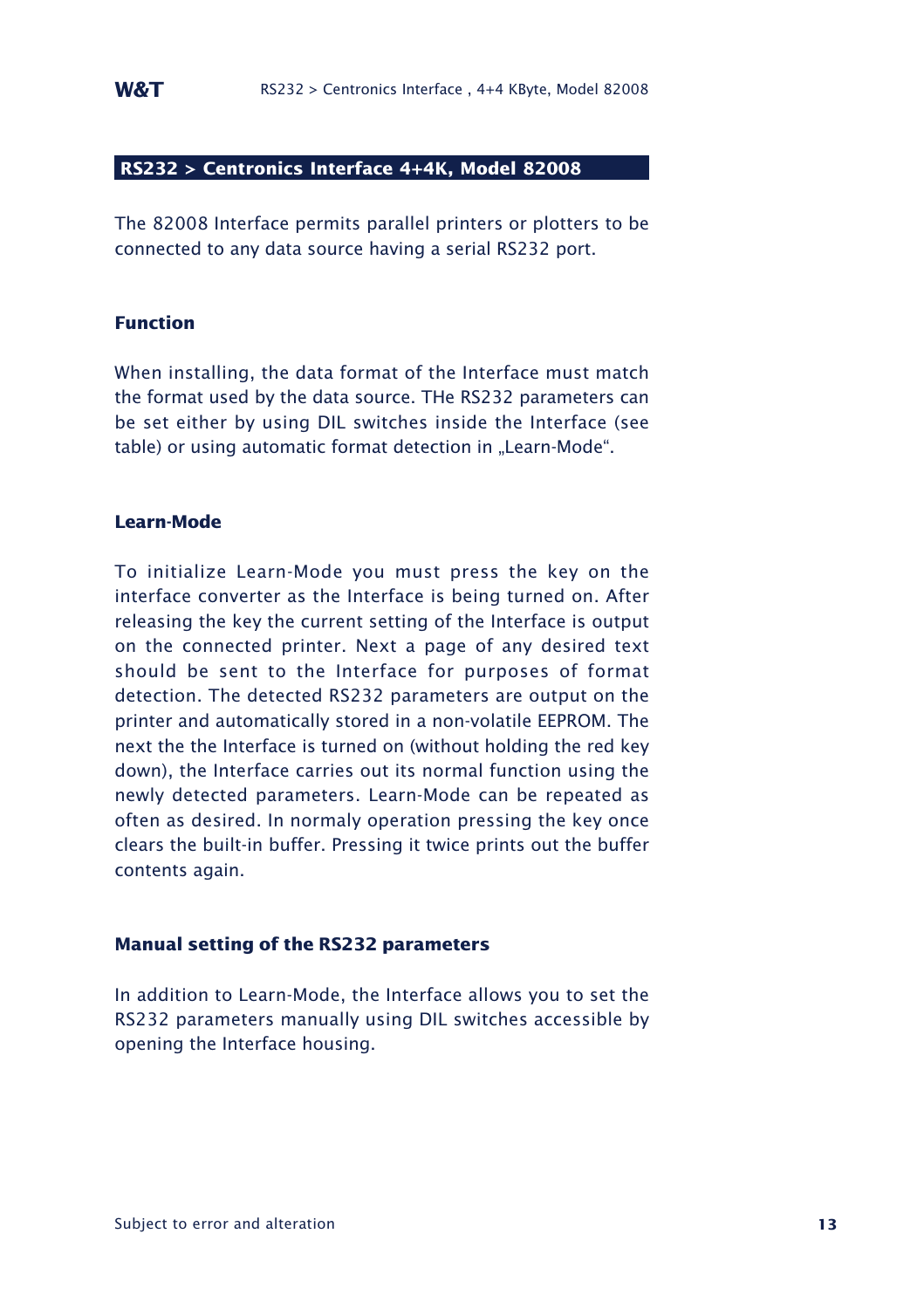The meaning of the DIL switches can be taken from the table below:

| baudrate | S1  | S <sub>2</sub> | S <sub>3</sub> |
|----------|-----|----------------|----------------|
| 300      | off | off            | off            |
| 1200     | ON  | off            | off            |
| 2400     | off | ON             | off            |
| 4800     | ON  | ON             | off            |
| 9600     | off | off            | ON             |
| 19200    | ON  | off            | ON             |
| 38400    | off | ON             | On             |
| 76800    | ON  | ON             | ON             |

| baudrate | 51  | S2  | S3    | data bit | S4 |
|----------|-----|-----|-------|----------|----|
| 300      | off | off | $-22$ |          |    |
| 1200     | ON  | off | off   |          |    |
|          |     |     |       |          |    |

| 4800  | ON  | ON  | off | parity     | S5  | S6  |
|-------|-----|-----|-----|------------|-----|-----|
| 9600  | off | off | ON  | no         | ON  | off |
| 19200 | ΟN  | off | ON  | odd        | off | ON  |
| 38400 | off | ON  | On  | even       | ON  | ON  |
| 76800 | ΟN  | ΟN  | ON  | learn mode | off | off |

| code conversion          | S7  | S8 |
|--------------------------|-----|----|
| No                       | ON  | ON |
| $GRASCH \rightarrow IBM$ | off | ΟN |
| $IBM \rightarrow GRASCH$ | ON  |    |

## **Handshake**

The Interface uses Hardware handshake and XON/XOFF handshake. To suppress one of these methods, leave the corresponding line unconnected. The built-in Overrun Buffer ensures that no data are lose even when the computer sends up to 4kB of data after the handshake stop.

# **Code conversion**

The Interface can converte as needed between ASCII and IBM code.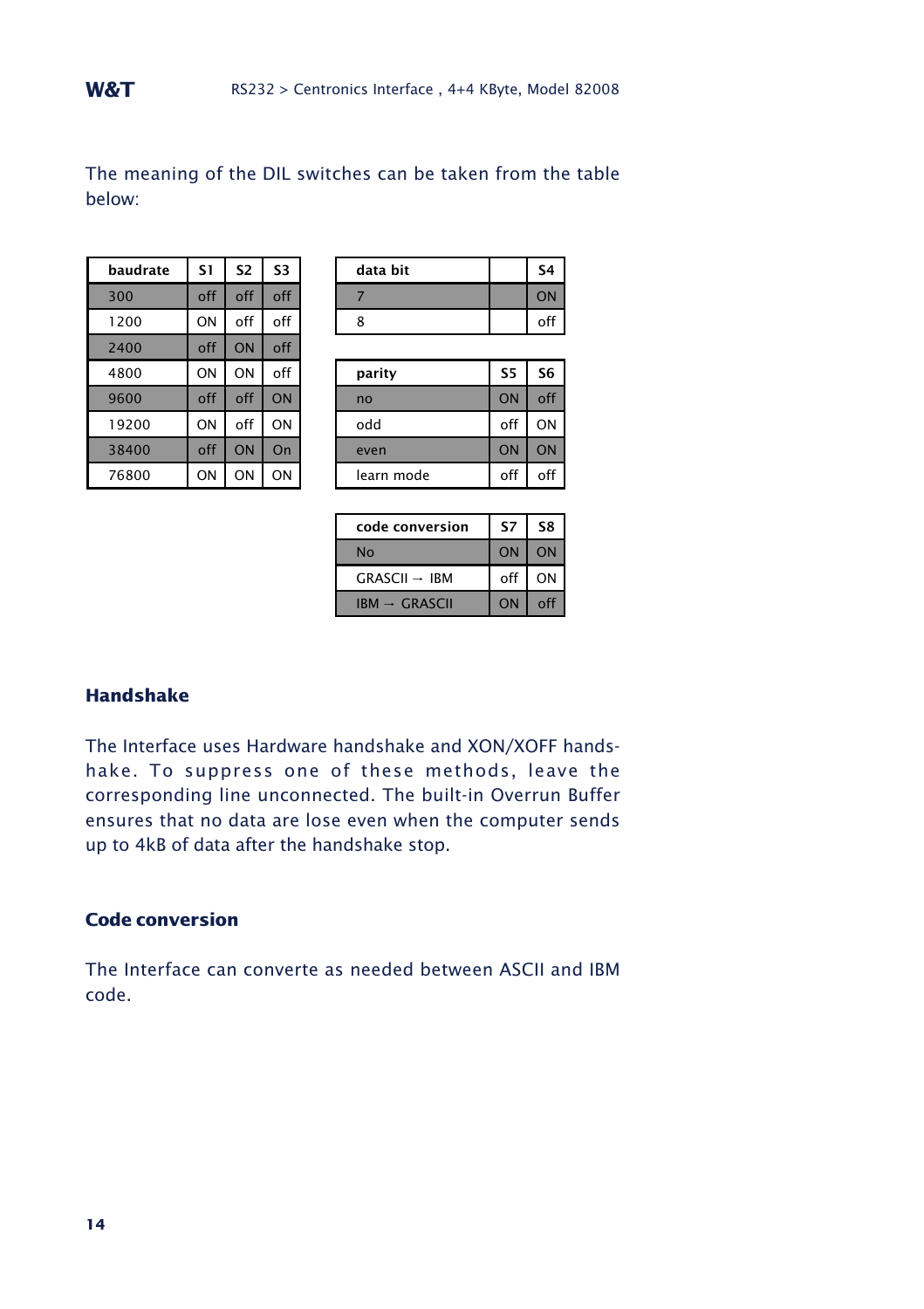## **Connectors and pinouts**

The 82008 Interface is ready to plug in to 9-pole PC-COM ports. By using the included gender changer #11570 you can connect the Interface to 25-pin RS232 ports with DTE configuration (e.g. a PC).

To adapt for 25-pin RS232 ports with DCE configuration (e.g., terminal AUX port), use the included gender changer #11580.

The pin configuration for the RS232 interface can be found in the table below:

|                | 9-pin female connector      |
|----------------|-----------------------------|
| Pin            | <b>Funktion</b>             |
| $\overline{2}$ | XON/XOFF output             |
| 3              | data input                  |
| 5              | signal GND                  |
| 6              | handshake output            |
| 8              | handshake output            |
|                |                             |
|                |                             |
|                | 25-pin female connector     |
|                | (with gender changer 11570) |
| Pin            | <b>Funktion</b>             |
| $\overline{2}$ | data input                  |
| 3              | XON/XOFF output             |
| 5              | handshake output            |
| 6              | handshake output            |

|                | 25-pin male connector       |
|----------------|-----------------------------|
|                | (with gender changer 11580) |
| Pin            | <b>Funktion</b>             |
| $\overline{2}$ | XON/XOFF output             |
| 3              | data input                  |
| 4              | handshake output            |
| 7              | signal GND                  |
| 20             | handshake output            |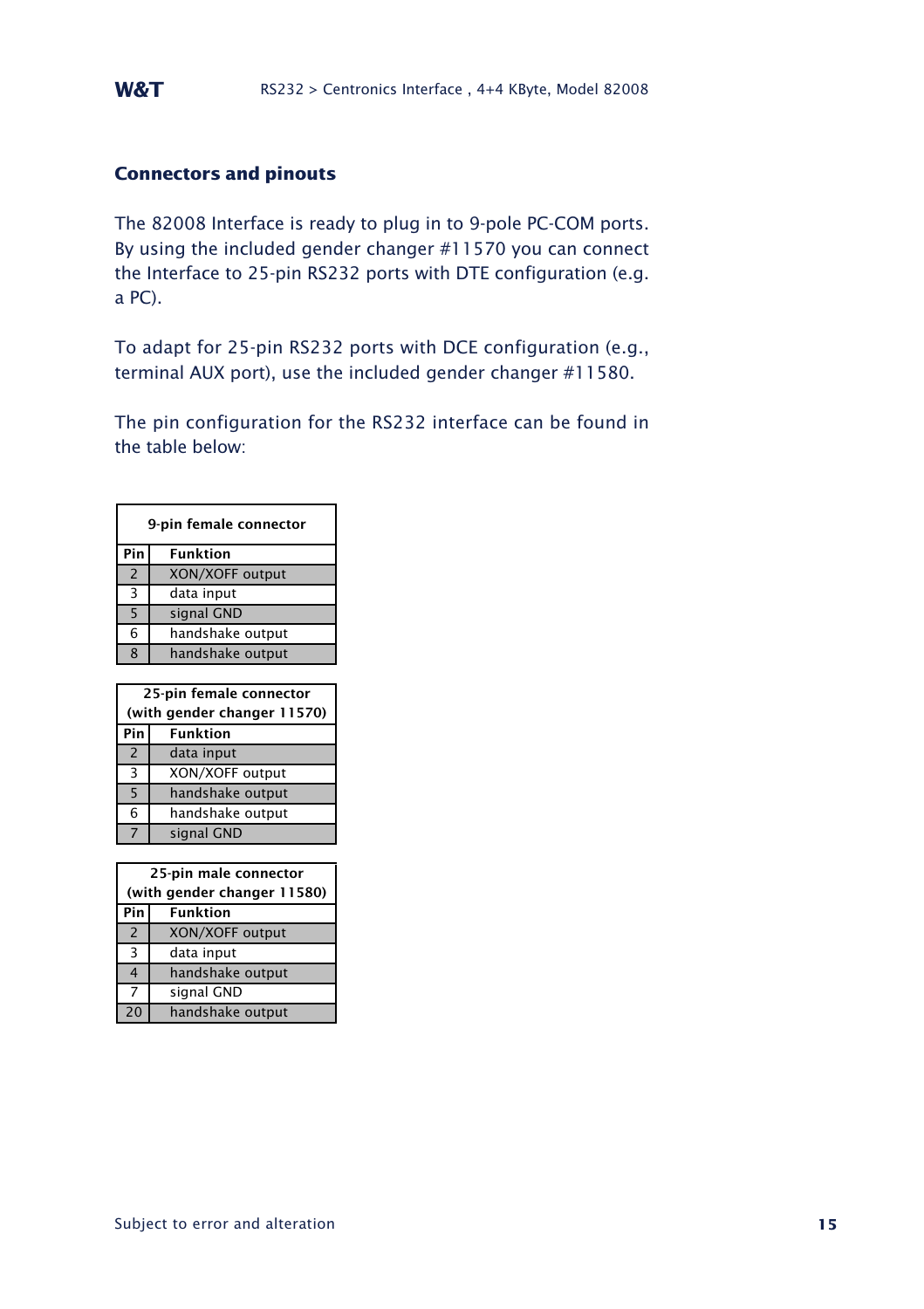# **Technical Data**

| Baud rate:    | 30076800 baud                               |
|---------------|---------------------------------------------|
| Data format:  | 7,8 data bits, No, Even, Odd Parity         |
| Handshake:    | DTR-, XON-/XOFF-Handshake                   |
| Buffer:       | $8$ kB (4 k + 4 k overrun buffer)           |
| Power supply: | AC adaptor provided                         |
| Current draw: | approx. 50 mA                               |
| Input:        | 9-pole SUB-D female plug-in ready for a PC, |
|               | incl. 2m connection cable on the device     |
| Output:       | 36-pin Centronics male, Interface           |
|               | can be plugged directly into the printer    |
| Housing:      | Plastic enclosure, 75x61x20 mm              |
| Weight:       | 425 g incl. power supply                    |
| Packing list: | Interface RS232 > Centronics                |
|               | AC adaptor for office use                   |
|               | Mini Gender Changer, #11570                 |
|               | Mini Gender Changer, #11580                 |
|               |                                             |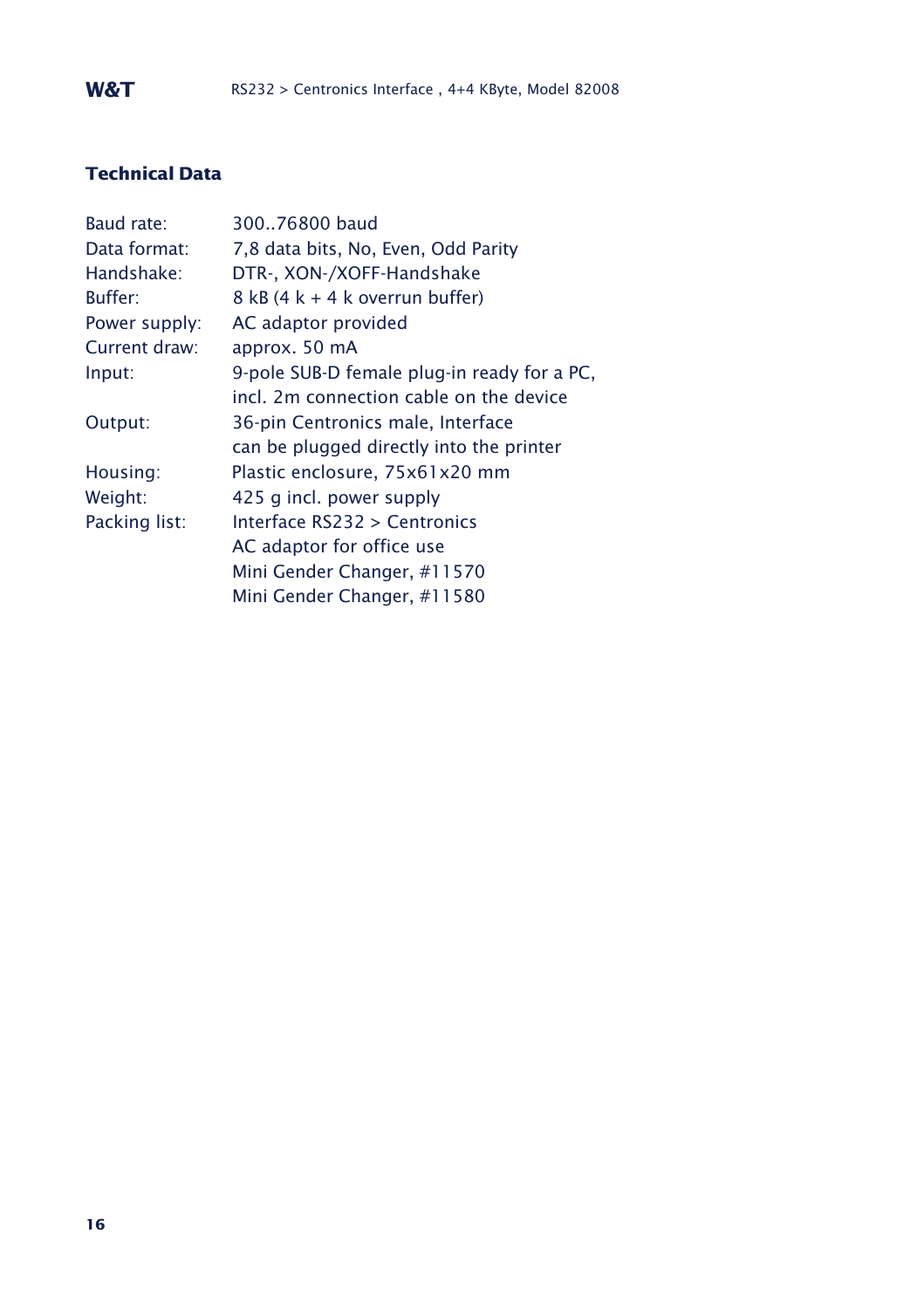## **RS232 > Centronics Interface 1+1K, Model 82009**

The 82009 Interface permits parallel printers or plotters to be connected to any data source having a serial RS232 port.

## **Function**

When installing, the data format of the Interface must match the format used by the data source. The RS232 parameters can be set either by using DIL switches inside the Interface (see table) or using automatic format detection in "Learn-Mode".

#### **Learn-Mode**

To initialize Learn-Mode you must press the key on the interface converter as the Interface is being turned on. After releasing the key the current setting of the Interface is output on the connected printer. Next a page of any desired text should be sent to the Interface for purposes of format detection. The detected RS232 parameters are output on the printer and automatically stored in a non-volatile EEPROM. The next the the Interface is turned on (without holding the red key down), the Interface carries out its normal function using the newly detected parameters. Learn-Mode can be repeated as often as desired. In normaly operation pressing the key once clears the built-in buffer. Pressing it twice prints out the buffer contents again.

## **Manual setting of the RS232 parameters**

In addition to Learn-Mode, the Interface allows you to set the RS232 parameters manually using DIL switches accessible by opening the Interface housing.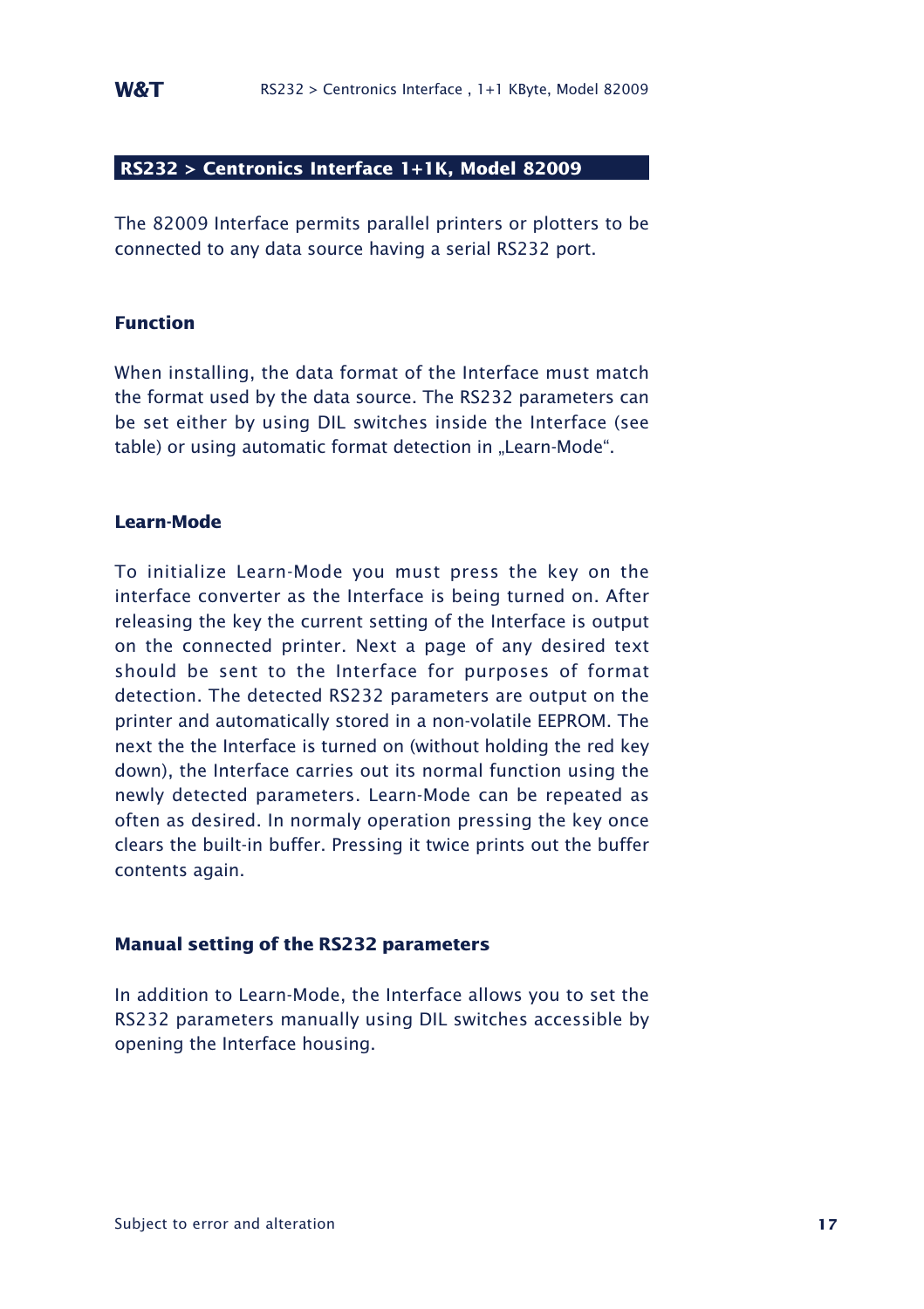| baudrate | S1  | S2  | S3        | data bit   |           | S <sub>4</sub> |
|----------|-----|-----|-----------|------------|-----------|----------------|
| 300      | off | off | off       |            |           | ON             |
| 1200     | ON  | off | off       | 8          |           | off            |
| 2400     | off | ON  | off       |            |           |                |
| 4800     | ON  | ON  | off       | parity     | <b>S5</b> | S <sub>6</sub> |
| 9600     | off | off | <b>ON</b> | no         | ON        | off            |
| 19200    | ON  | off | ON        | odd        | off       | O٨             |
| 38400    | off | ON  | On        | even       | ON        | ON             |
| 76800    | ON  | ON  | ON        | learn mode | off       | off            |

|        |  | The meaning of the DIL switches can be taken from the table |  |  |  |
|--------|--|-------------------------------------------------------------|--|--|--|
| below: |  |                                                             |  |  |  |

| ON             |        | off | off | off       | 300  |
|----------------|--------|-----|-----|-----------|------|
| off            | 8      | off | off | <b>ON</b> | 1200 |
|                |        | off | ON  | off       | 2400 |
| S5<br>S7<br>S6 | parity | off | OΝ  | ON        | 4800 |
|                |        |     |     |           |      |

| 4800  | ΟN  | ΟN  | off | parity     | S5  | S6  | S7 | S8 |
|-------|-----|-----|-----|------------|-----|-----|----|----|
| 9600  | off | off | ΟN  | no         | ON  | off | ON | ON |
| 19200 | ON  | off | OΝ  | odd        | off | OΝ  | ON | ON |
| 38400 | off |     | On  | even       | ON  | ON  | ON | ON |
| 76800 | ON  | ON  | ON  | learn mode | off | off | ΟN | ON |

The number of stop bits may be any. Only the format *7 data bits, no parity, 1 stop bit* is not supported by Learn Mode of the interface.

## **Handshake**

The Interface uses Hardware handshake and XON/XOFF handshake. To suppress one of these methods, leave the corresponding line unconnected. The built-in Overrun Buffer ensures that no data are lose even when the computer sends up to 1kB of data after the handshake stop.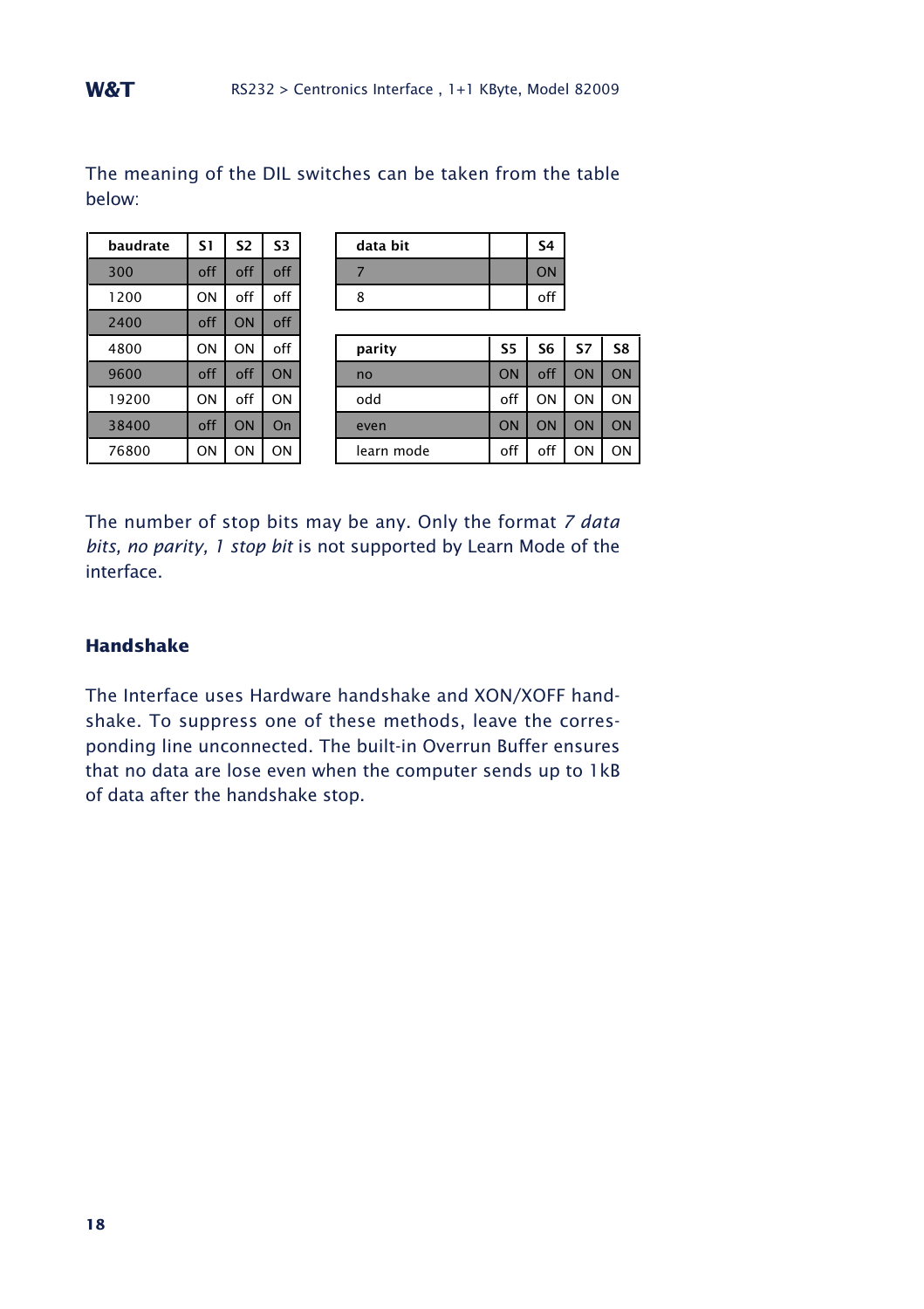## **Connectors and pinouts**

The 82009 Interface is ready to plug in to 9-pole PC-COM ports. By using the included gender changer #11570 you can connect the Interface to 25-pin RS232 ports with DTE configuration (e.g. a PC).

To adapt for 25-pin RS232 ports with DCE configuration (e.g., terminal AUX port), use the included gender changer #11580.

The pin configuration for the RS232 interface can be found in the table below:

|                | 9-pin female connector      |
|----------------|-----------------------------|
| Pin            | <b>Funktion</b>             |
| $\overline{2}$ | XON/XOFF output             |
| 3              | data input                  |
| 5              | signal GND                  |
| 6              | handshake output            |
| 8              | handshake output            |
|                |                             |
|                |                             |
|                | 25-pin female connector     |
|                | (with gender changer 11570) |
| Pin            | <b>Funktion</b>             |
| $\overline{2}$ | data input                  |
| 3              | XON/XOFF output             |
| 5              | handshake output            |
| 6              | handshake output            |

| 25-pin male connector       |                  |  |
|-----------------------------|------------------|--|
| (with gender changer 11580) |                  |  |
| Pin                         | <b>Funktion</b>  |  |
| $\overline{2}$              | XON/XOFF output  |  |
| 3                           | data input       |  |
| 4                           | handshake output |  |
| 7                           | signal GND       |  |
| 20                          | handshake output |  |